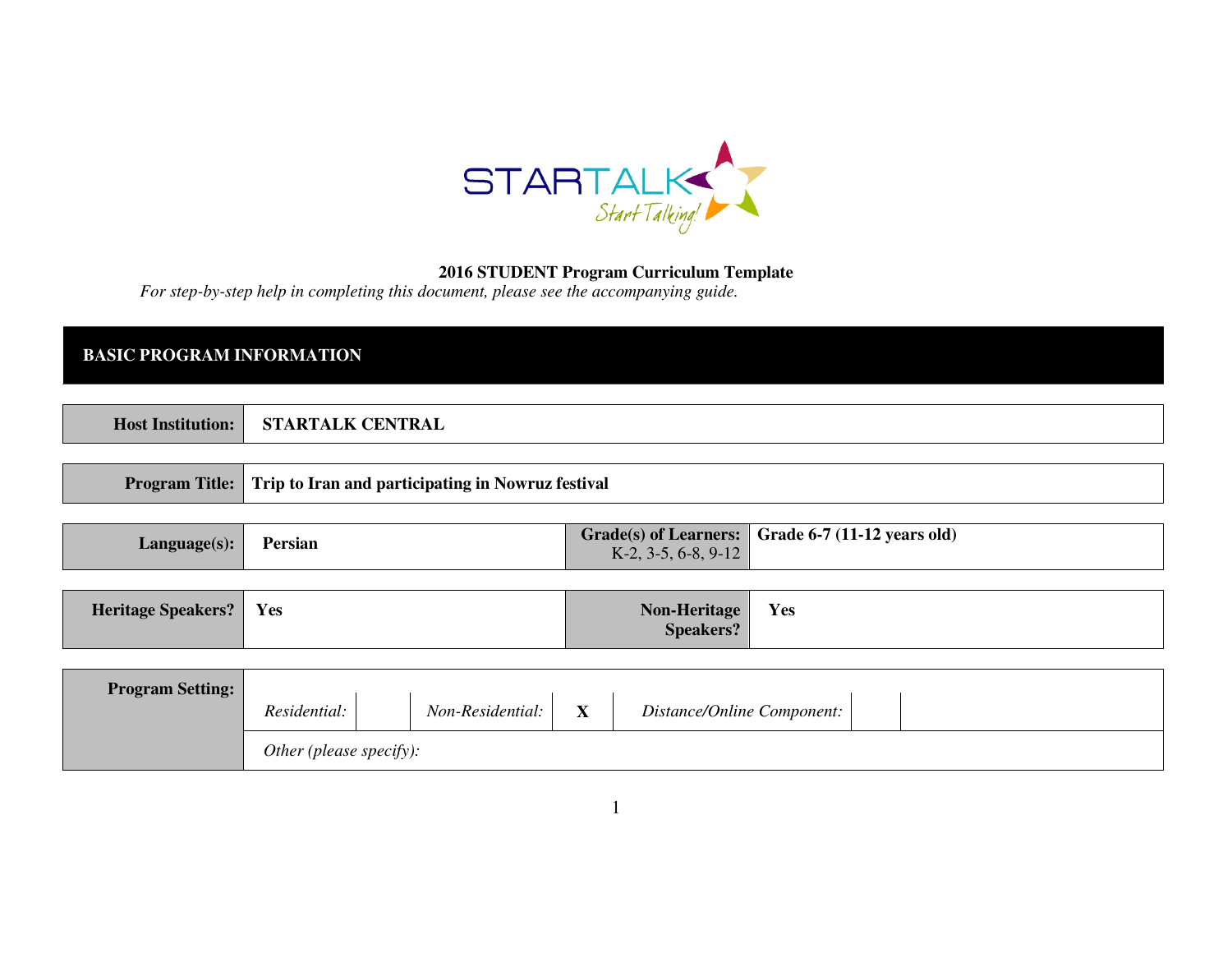| 80 |  | Hours:<br>ontaci | 20<br><b>Days</b> | $\sqrt{2}$<br>$W$ ooksi<br>112000<br>້ີ | hıration |
|----|--|------------------|-------------------|-----------------------------------------|----------|
|----|--|------------------|-------------------|-----------------------------------------|----------|

| Level:                               | <b>Target Proficiency</b> Reading and Writing: | (during and by end of program) | Target Performance Level(s): Reading and Writing: |
|--------------------------------------|------------------------------------------------|--------------------------------|---------------------------------------------------|
| (by end of program) Intermediate Mid |                                                |                                | Intermediate High                                 |

**If your program will enroll learners at different developmental and language proficiency levels, please fill out a separate template for each group.**

| by:           | Curriculum designed   Ms. Hajar Shakhali |
|---------------|------------------------------------------|
|               |                                          |
| <b>Email:</b> | hajarparish@gmail.com                    |

#### **STARTALK-endorsed Principles for Effective Teaching and Learning**

- ▪Implementing a standards-based and thematically organized curriculum
- ▪Facilitating a learner-centered classroom
- ▪Using target language and providing comprehensible input for instruction
- ▪Integrating culture, content, and language in a world language classroom
- ▪Adapting and using age-appropriate authentic materials
- ▪Conducting performance-based assessment

## **STAGE 1: What will learners be able to do with what they know by the end of the program?**

#### **Program Overview and Theme**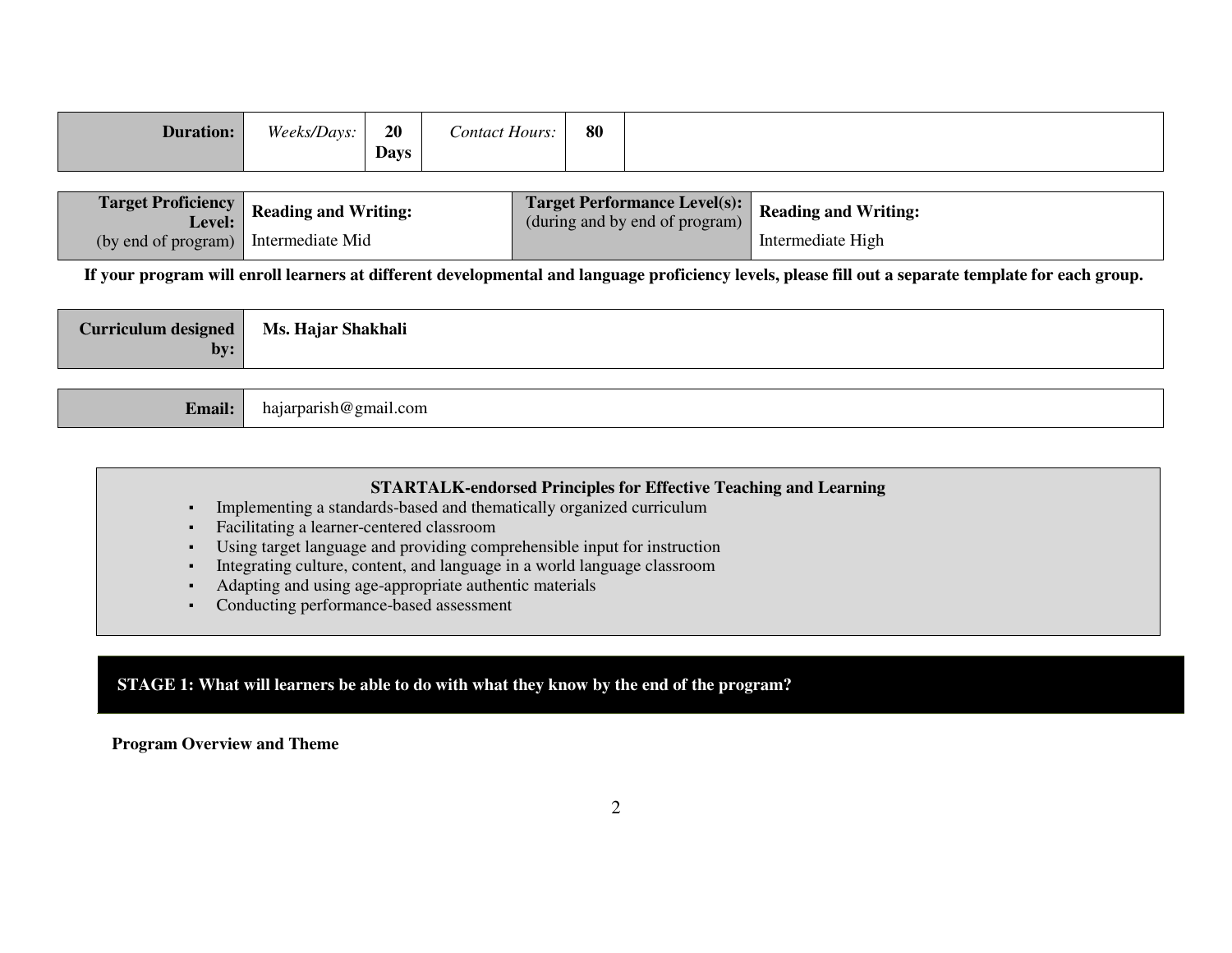In a paragraph, provide a brief overview of your program. What is the theme that will guide standards-based instruction and learning throughout the program? What will learners experience during the program? What do you hope learners will be able to do after the program ends? Does the Program Overview describe who will be part of the program and what they will do? Do you see evidence of the 3 5Cs in the3 program overview?

Theme: "Trip to Iran and participating in Nowruz festival." Nowruz (new day), which marks the beginning of spring, is widely celebrated in Iran and the neighboring countries of Afghanistan and Tajikistan on New Year's Day (according to the solar calendar). The history of Nowruz goes back three thousand years. Through interactive activities, learners will explore traditions and customs that are involved with Nowruz celebration. They will learn when and for how long Nowruz is celebrated, as well as what families and societies do in order to welcome the start of spring on Nowruz.

The course will target learners in  $6<sup>nd</sup>$  and  $7<sup>rd</sup>$  grades (11-12 years old); however, activities will be varied in order to differentiate instruction for older learners who are entering the program at the level. For instance, younger children will be exposed to and will practice the language using painting and drawing, while older learners will complete charts and Venn diagrams.

The curriculum is intended for intensive STARTALK programs (5 days a week, 6 hours per day), but can be easily adapted for different program structures such as weekend schools, semester long programs, etc.

In the process of learning, learners will read storybooks and short articles, write simple summaries and reviews about Nowruz/ New Year celebration and share their findings with the class the next day. Learners will also interpret works of art, photographs, and simple pieces of literature (i.e., children's songs, games, etc.). They will work in pairs or small groups to compare and contrast similarities and differences between New Year's celebrations in Iran and the United States. They will look at Nowruz related pictures and predict/brainstorm ideas that may be associated with Nowruz. By the end of the program, learners will be able to read and write short paragraphs, explain and describe favorite foods, games, activities, and important places that Persian usually visit during Nowruz celebration.

Select the appropriate mode from the NCSSFL-ACTFL Can-Do Benchmarks. Then, select program specific NCSSFL-ACTFL Can-Do Statements or create your own program Can-Do statements for the proficiency level(s) and mode you have selected. Attention to and balance of the various modes will depend on your program goals(s). LinguaFolio<sup>®</sup> Online will then allow programs to document progress on the learning goals that are identified.

# **NCSSFL-ACTFL GLOBAL CAN-DO BENCHMARKS**

*Be sure to label the mode and proficiency level of each statement.*

# **PROGRAM CAN-DO STATEMENTS OR NCSSFL-ACTFL CAN-DO STATEMENTS**

*Number the Can-Do statements here and then transfer to Stage 3.* 

### **Interpretive Reading**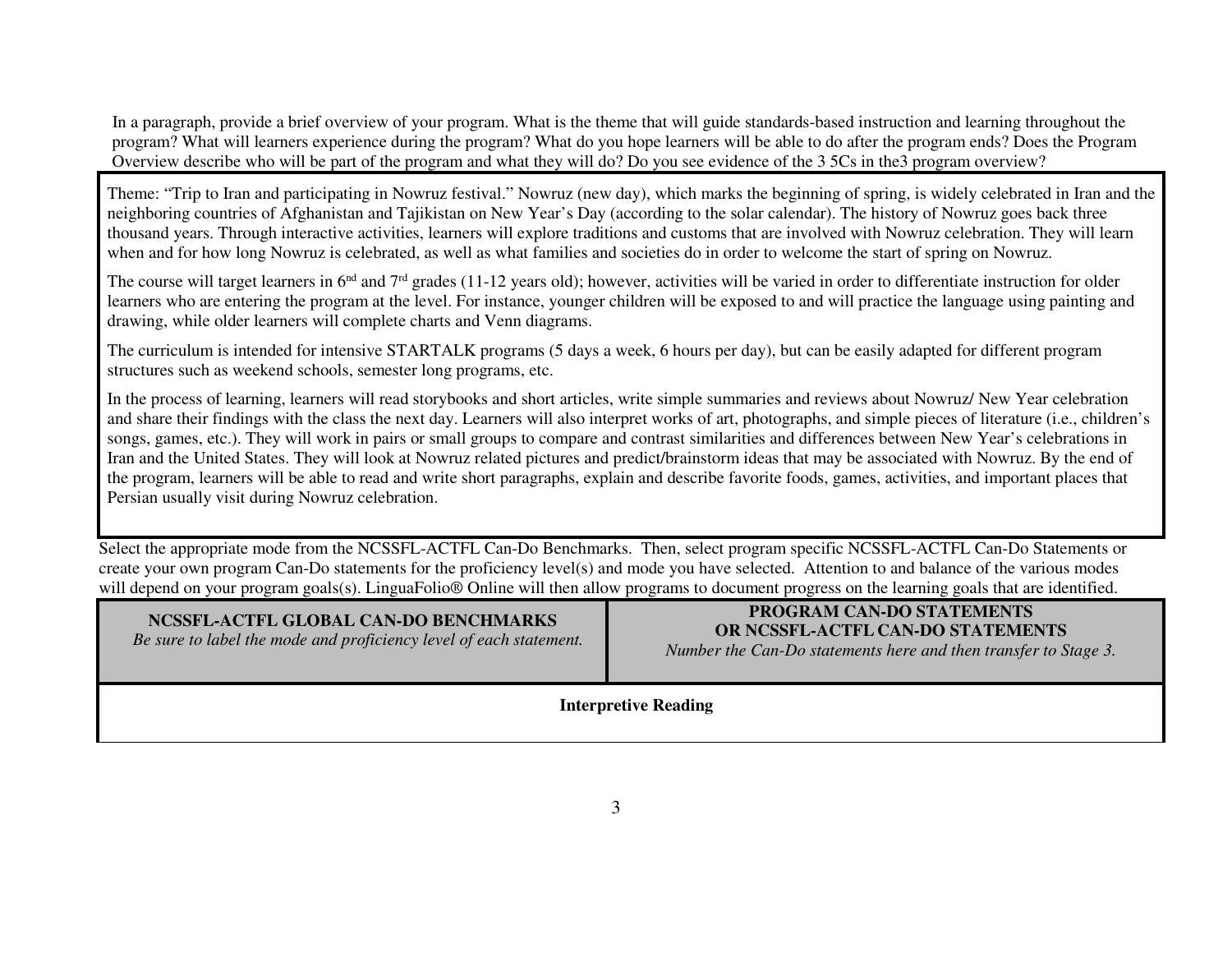| <b>Intermediate Mid:</b> I can understand the main idea of texts related to<br>everyday life and personal interests or studies.<br><b>Intermediate High:</b> I can easily understand the main idea of texts<br>related to everyday life, personal interests, and studies. I can sometimes<br>follow stories and descriptions about events and experiences in various<br>time frames. | 1. I can read and understand the information given in an Iranian radio<br>advertisement or a conversation that I overhear related to Nowruz<br>celebrations and traditions such as Persian food (Samanoo, Sabzi polo ba<br>mahee); music and concert (traditional and modern); public transportation;<br>historical places (Emam Squre, Tehran Musem, Shah-e Doh Shamshira<br>Mosque, Bagh-e-Behesht, See o Se Pol, Chahar Bagh, Arg e Bam, Chehel<br>Setoon, pole Khajoo, and Menar Jonboon); and how people usually spend<br>their time during Nowruz (Sizdah Be-dar). |
|--------------------------------------------------------------------------------------------------------------------------------------------------------------------------------------------------------------------------------------------------------------------------------------------------------------------------------------------------------------------------------------|--------------------------------------------------------------------------------------------------------------------------------------------------------------------------------------------------------------------------------------------------------------------------------------------------------------------------------------------------------------------------------------------------------------------------------------------------------------------------------------------------------------------------------------------------------------------------|
|                                                                                                                                                                                                                                                                                                                                                                                      | 2. I can read and understand the biographical information of an Iranian<br>influential person such as Amir Kabir, Naserideen shah, Ferdosee, Hafiz,<br>Mawlana Jalaluddin Rumi Balkhi, and Iranian singers including Estad<br>Shajarian, Alireza Eftekhari, and Mohammad Isfahanee). can read a short<br>summary about a Persian historical figure such as Hafiz, the famous poet.                                                                                                                                                                                       |
|                                                                                                                                                                                                                                                                                                                                                                                      | <b>Interpersonal Communication</b>                                                                                                                                                                                                                                                                                                                                                                                                                                                                                                                                       |
| Intermediate Mid: I can participate in conversations on familiar topics<br>using sentences and series of sentences. I can handle short social<br>interactions in everyday situations by asking and answering a variety of<br>questions. I can usually say what I want to say about myself and my<br>everyday life                                                                    | 3. I can appropriately communicate through email and Facebook postings in<br>a social and provide and ask for information related to topics of interest such<br>as daily routine; public transportation; special Nowruz dishes (Samanoo,<br>sabzi polo ba mahee, haft seen); music and concert (traditional and modern);<br>and how people usually spend their time during Nowruz (Sizdah Be-dar).                                                                                                                                                                       |
| <b>Intermediate High:</b>                                                                                                                                                                                                                                                                                                                                                            |                                                                                                                                                                                                                                                                                                                                                                                                                                                                                                                                                                          |
| I can participate with ease and confidence in conversations on familiar<br>topics. I can usually talk about events and experiences in various time<br>frames. I can usually describe people, places, and things. I can handle<br>social interactions in everyday situations, sometimes even when there is<br>an unexpected complication.                                             | 4. I can communicate through email and Facebook postings provide<br>information and full description about topics related to historical places such<br>as Takhte Jamshed, Tehran Museum, Jameh Mosque of Isfahan); Se o se<br>pol, Hasht Behesht, Arg e Bam, and Chehel setoun; as well as influential<br>Iranian figures such as, Amir kabir, Hafiz, Ferdosee, Mawlana Jalaluddin Rumi<br>Balkhi)                                                                                                                                                                       |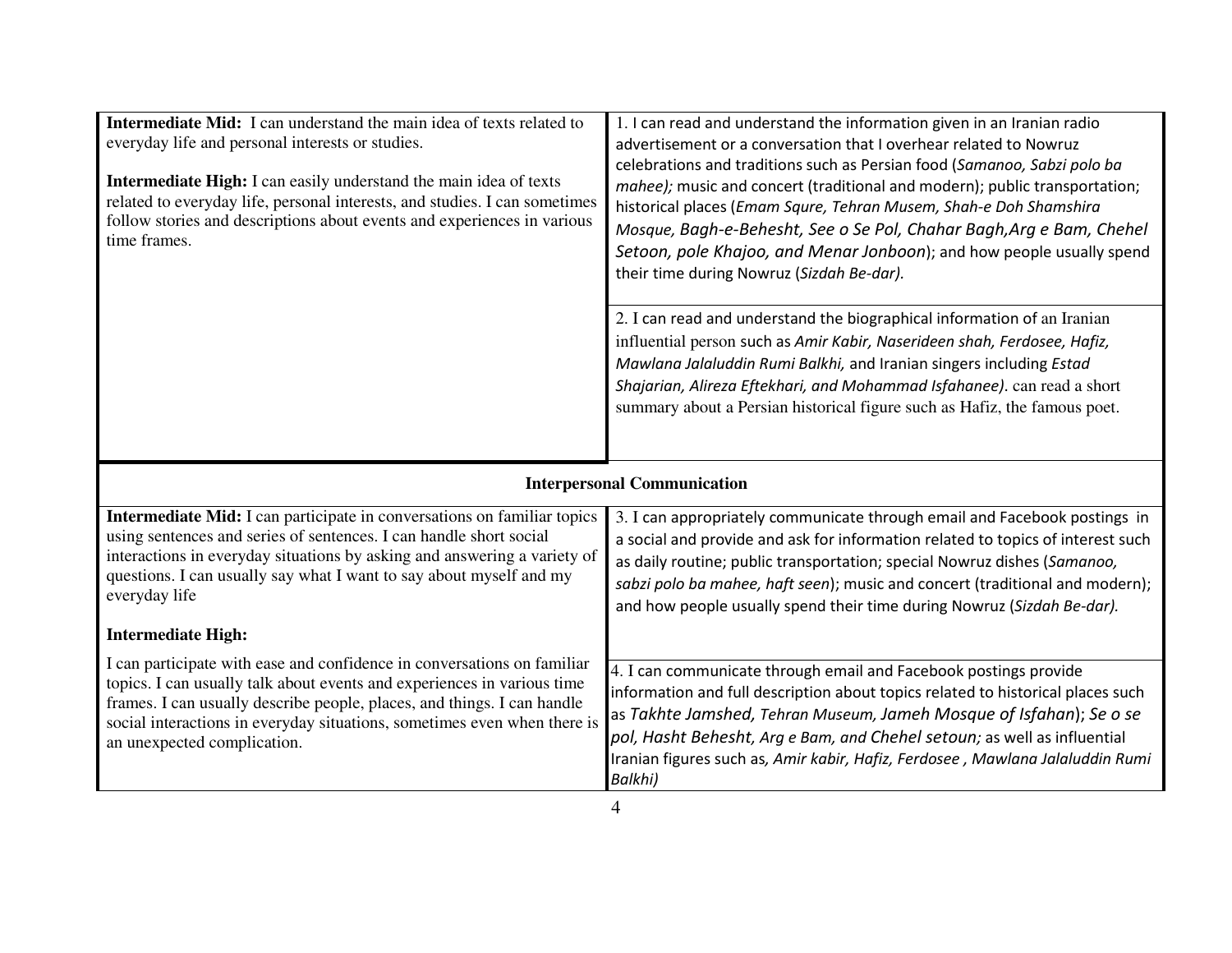|                                                                                                                                                                                                                                                                                | <b>Presentational Writing</b>                                                                                                                                                                                                                                                                                                                                                                                              |
|--------------------------------------------------------------------------------------------------------------------------------------------------------------------------------------------------------------------------------------------------------------------------------|----------------------------------------------------------------------------------------------------------------------------------------------------------------------------------------------------------------------------------------------------------------------------------------------------------------------------------------------------------------------------------------------------------------------------|
| <b>Intermediate Mid:</b> I can write on a wide variety of familiar topics<br>using connected sentences.<br><b>Intermediate High:</b><br>I can write on topics related to school, work, and community in a<br>generally organized way. I can write some simple paragraphs about | 5. I can present on familiar topics related Nowruz including special Nowruz<br>dishes (Samanoo, Sabzi Koo Koo) music and concert (traditional and modern);<br>transportation; daily routine; historical places (Takhte Jamsid, Tehran<br>Museum, , ARG, Jameh Mosque of Isfahan, baghe Mohtasham,<br>Jamsheedieh Park); and how people usually spend their time during Nowruz (<br>Mayla-e-Gul-e-Surkh and Sizdah Be-dar). |
| events and experiences in various time frames.                                                                                                                                                                                                                                 | 6. I can write a summary of a Venn diagram that I prepared to compare and<br>contrast the traditional and modern Iranian music through introducing and<br>talking about singers from different era (Estad Shaharian, alireza Entezamee,<br>and Mohammad Isfahanee                                                                                                                                                          |

## *You may add additional rows as necessary.*

# **STAGE 2: How will learners demonstrate what they can do with what they know by the end of the program?**

### **Summative Performance Assessment**

 Describe the *major summative* performance assessments you will use for each of the three communicative modes. These assessments will provide evidence that learners have achieved the program learning objectives. (Are all of these tasks to be accomplished in the target language? It would seem above the capability of a NH/IL student to, for example, tell a memorable or interesting story about their families when they are at the word/phrase level with only the beginning ability to put just a few sentences together.)

| <b>INTERPRETIVE TASK</b> | <b>INTERPERSONAL TASK</b> | PRESENTATIONAL TASK |
|--------------------------|---------------------------|---------------------|
|--------------------------|---------------------------|---------------------|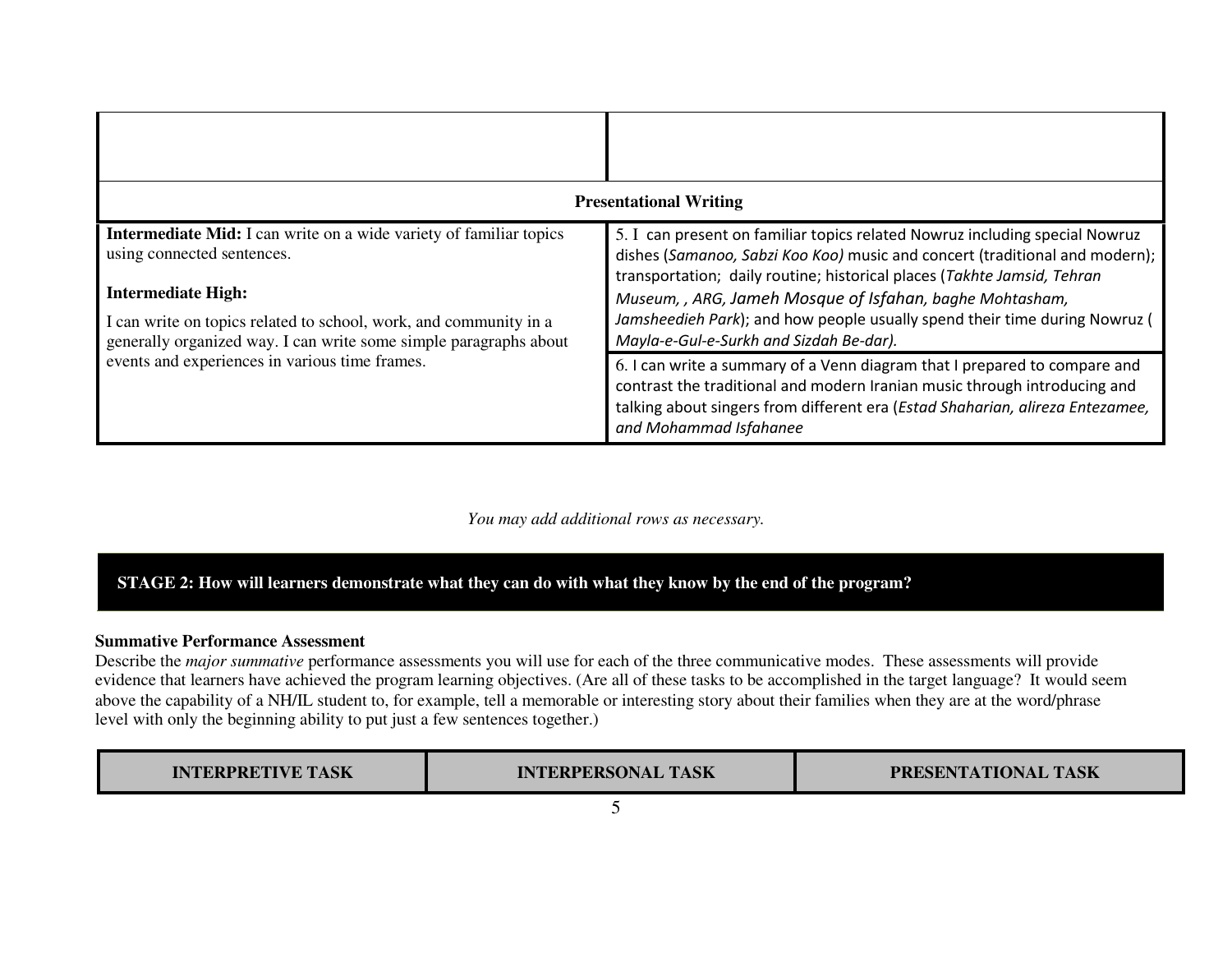| Learners understand, interpret, and analyze<br>what is heard, read, or viewed on a variety of<br>topics.                                                                                                                                                                                                                                                                                                                                                                                                                                                                                         | Learners interact and negotiate meaning in spoken,<br>or written conversations to share information,<br>reactions, feelings, and opinions.                                                                                                                                                                                                                                                                                                                                                                                                                                                                                                | Learners present information, concepts, and ideas to<br>inform, explain, persuade, and narrate on a variety of<br>topics using appropriate media and adapting to<br>various audiences of listeners, readers, or viewers.                                                 |
|--------------------------------------------------------------------------------------------------------------------------------------------------------------------------------------------------------------------------------------------------------------------------------------------------------------------------------------------------------------------------------------------------------------------------------------------------------------------------------------------------------------------------------------------------------------------------------------------------|-------------------------------------------------------------------------------------------------------------------------------------------------------------------------------------------------------------------------------------------------------------------------------------------------------------------------------------------------------------------------------------------------------------------------------------------------------------------------------------------------------------------------------------------------------------------------------------------------------------------------------------------|--------------------------------------------------------------------------------------------------------------------------------------------------------------------------------------------------------------------------------------------------------------------------|
| Learners will read authentic text and short<br>articles that convey basic information about<br>the Persian music; celebration,<br>transportation, architecture, historical cities<br>and places that people usually visit during<br>the Nowruz festival in Iran. They will<br>interpret the message and reveal the<br>important information that was included in<br>the message. The learner will write<br>summaries of what they read. They will also<br>compare and contrast customs and traditions<br>(during the New Year) of Iran with those in<br>the United States, using a Venn diagram. | The learner will share their summaries with each<br>other through simple notes, emails, and Facebook/<br>Moodle postings. They will highlight similarities<br>and differences from their Venn diagrams and<br>answer each other's questions. In addition, they<br>will write to their friends and family members and<br>ask them questions about historical places and the<br>role of architecture in the Persian culture and<br>history. Learners will write a summary of their<br>findings and post it to the program's created<br>Moodle/Facebook page page/ Moodle. Other<br>classmates will read the postings and write<br>comments. | Through a PowerPoint presentation, learners will<br>present their findings to the class. They will inform<br>the class about similarities and differences that exist<br>between the two cultures, including architecture,<br>historical places, music, celebration, etc. |

**STAGE 3: What will prepare learners to demonstrate what they can do with what they know?**

## **Learning Experiences**

 In this section, list the major learning experiences and related evidence of learning from the beginning through the end of your unit/program. Complete the first column with the program Can-Dos developed or identified in Stage 1. In the second column, determine the specific linguistic, cultural, and other subject matter knowledge and skills that learners will acquire as they work with your program theme. In the third column, indicate the learning experiences that will allow learners to develop these skills and knowledge so that they can perform the summative tasks identified in Stage 2.

| <b>PROGRAM CAN-DO STATEMENTS</b><br>NCSSFL-ACTFL CAN-DO<br>LANGUAGE, CULTURE, CONTENT<br><b>STATEMENTS</b><br>Learners need to use<br>Learners can | <b>MAJOR LEARNING EXPERIENCES &amp;</b><br><b>EVIDENCE</b> Learners will experience &<br>demonstrate |
|----------------------------------------------------------------------------------------------------------------------------------------------------|------------------------------------------------------------------------------------------------------|
|----------------------------------------------------------------------------------------------------------------------------------------------------|------------------------------------------------------------------------------------------------------|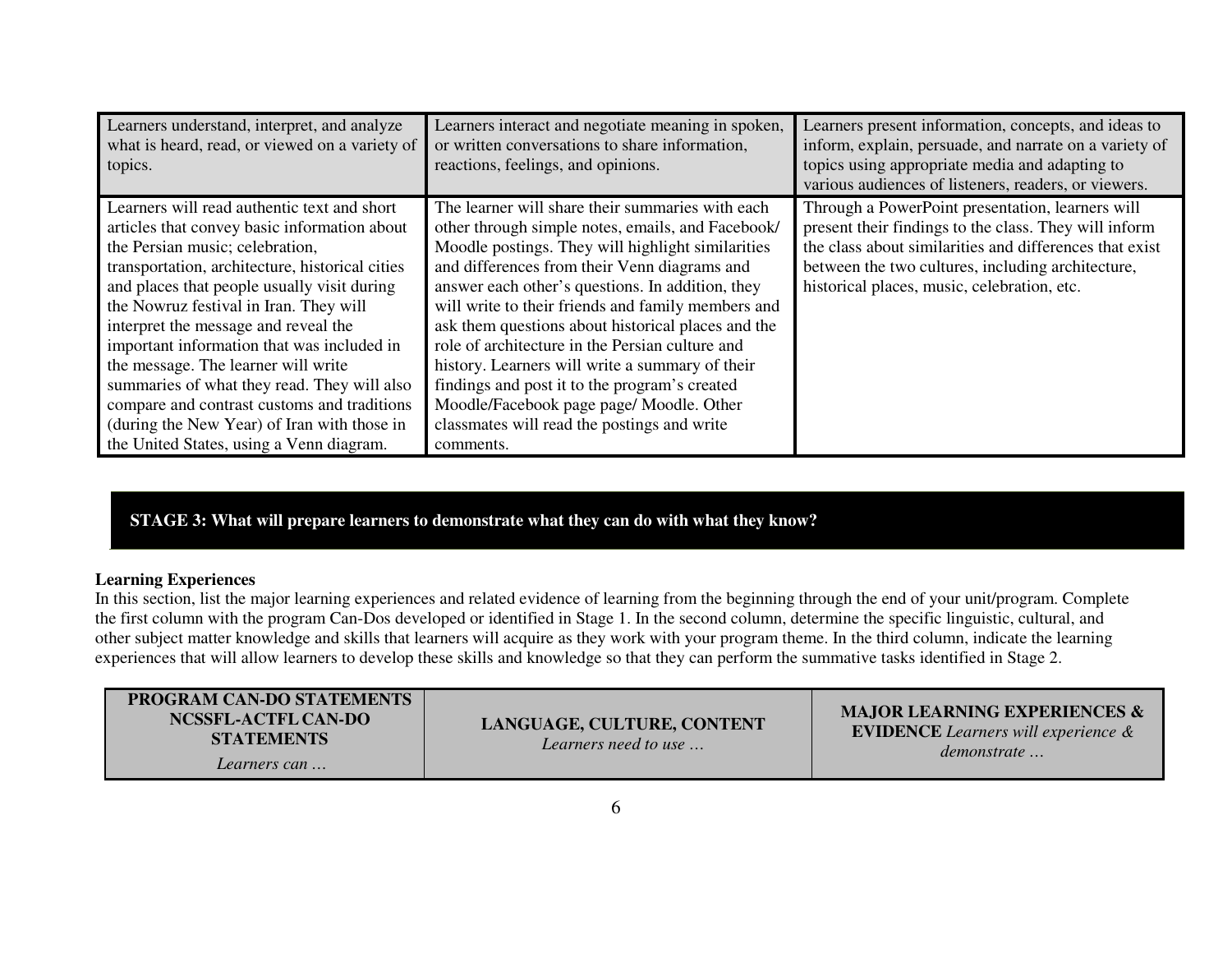| Copy these Can-Dos directly from Stage<br>1, Column 2. Use one row per Can-Do.                                                                                                                                                                                                                                                                                                                                                                                                                                                                                                                                                                  | List the vocabulary, grammatical structures, language<br>chunks, cultural knowledge, and content information<br>that learners need to accomplish the Can-Dos listed in<br>column 1.                                                                                                                                                                                                                                                                                                                                                                                                                                                                                                                                                                                                                                                                                                              | Describe the key learning<br>tasks/activities/formative assessments that<br>allow learners to demonstrate that they can<br>meet the stated Can-Do.                                                                                                                                                                                                                                                                                                                                                                                                                                                                                                                                                                                                                                                                                                                                                                |
|-------------------------------------------------------------------------------------------------------------------------------------------------------------------------------------------------------------------------------------------------------------------------------------------------------------------------------------------------------------------------------------------------------------------------------------------------------------------------------------------------------------------------------------------------------------------------------------------------------------------------------------------------|--------------------------------------------------------------------------------------------------------------------------------------------------------------------------------------------------------------------------------------------------------------------------------------------------------------------------------------------------------------------------------------------------------------------------------------------------------------------------------------------------------------------------------------------------------------------------------------------------------------------------------------------------------------------------------------------------------------------------------------------------------------------------------------------------------------------------------------------------------------------------------------------------|-------------------------------------------------------------------------------------------------------------------------------------------------------------------------------------------------------------------------------------------------------------------------------------------------------------------------------------------------------------------------------------------------------------------------------------------------------------------------------------------------------------------------------------------------------------------------------------------------------------------------------------------------------------------------------------------------------------------------------------------------------------------------------------------------------------------------------------------------------------------------------------------------------------------|
|                                                                                                                                                                                                                                                                                                                                                                                                                                                                                                                                                                                                                                                 | <b>Interpretive Reading</b>                                                                                                                                                                                                                                                                                                                                                                                                                                                                                                                                                                                                                                                                                                                                                                                                                                                                      |                                                                                                                                                                                                                                                                                                                                                                                                                                                                                                                                                                                                                                                                                                                                                                                                                                                                                                                   |
| <b>Intermediate Mid:</b><br>I can read and understand the<br>$1_{\cdot}$<br>information given in an Iranian<br>radio advertisement or a<br>conversation that I overhear<br>related to Nowruz celebrations and<br>traditions such as Persian food<br>(Samanoo, Sabzi polo ba mahee);<br>music and concert (traditional and<br>modern); public transportation;<br>historical places (Emam Squre,<br>Tehran Musem, Shah-e Doh<br>Shamshira Mosque, Bagh-e-<br>Behesht, See o Se Pol, Chahar<br>Bagh, Arg e Bam, Chehel Setoon,<br>pole Khajoo, and Menar<br>Jonboon); and how people usually<br>spend their time during Nowruz<br>(Sizdah Be-dar). | Vocabulary: radio advertisement, concert, Nowruz<br>celebration, singer, date, place, musician, traditional,<br>song, tune, musical instruments<br>أگهي راديو، كنسرت، جشن نوروز، خواننده، تاريخ، محل،<br>موسیقیدان، سنتبی، أواز، أهنگ، ألات موسیقی<br>Grammatical structure: demonstrative pronouns,<br>Personal and possessive pronoun, most frequently<br>used adjectives, Ezafe or the addition "-e", compound<br>action verbs: to listen, to understand, to say, to listen,<br>to play, to read, interrogative words, prepositions, the<br>opposite words,<br>گو ش کر دن، فهميدن، گفتن، شنيدن، نو اختن، خو اندن<br>Language Chunks: I listened to a concert<br>advertisement on a radio. Rastak groups have a<br>concert in Tehran. When is the concert? It is on<br>Friday October 27. Do you like to listen to traditional<br>Persian music? I went to a traditional concert<br>yesterday. | <b>Younger Learners</b><br>Learners will read a short article about<br>traditional Persian concert during Nowruz<br>celebration. They will also read another article<br>about modern concerts in Iran. They will work<br>with a partner and complete a questionnaire in<br>which they will answer some True and False<br>questions. The learners will also complete a<br>relevant task with the information that are<br>missing. Learners will share their answers with<br>other groups and ask and answer related<br>questions.<br><b>Older Learners:</b><br>In groups of two, learners will receive posters<br>and event advertisement. They will then send an<br>email to classmates and inform them about the<br>event and advise them how to buy a ticket and<br>attend. Each group will also post about the event<br>on the program's Moodle/Facebook page. Other<br>students will read and offer comments. |
|                                                                                                                                                                                                                                                                                                                                                                                                                                                                                                                                                                                                                                                 | من آگهی کنسرت را از رادیو شنیدم<br>گروه رستاک در تهران کنسرت دارد.<br>كنسرت آنها جه روزي است؟<br>روز جمعه بیست و هفتم آبان است<br>تو دوست داری آهنگ سنتی ایرانی گوش کنی؟                                                                                                                                                                                                                                                                                                                                                                                                                                                                                                                                                                                                                                                                                                                         |                                                                                                                                                                                                                                                                                                                                                                                                                                                                                                                                                                                                                                                                                                                                                                                                                                                                                                                   |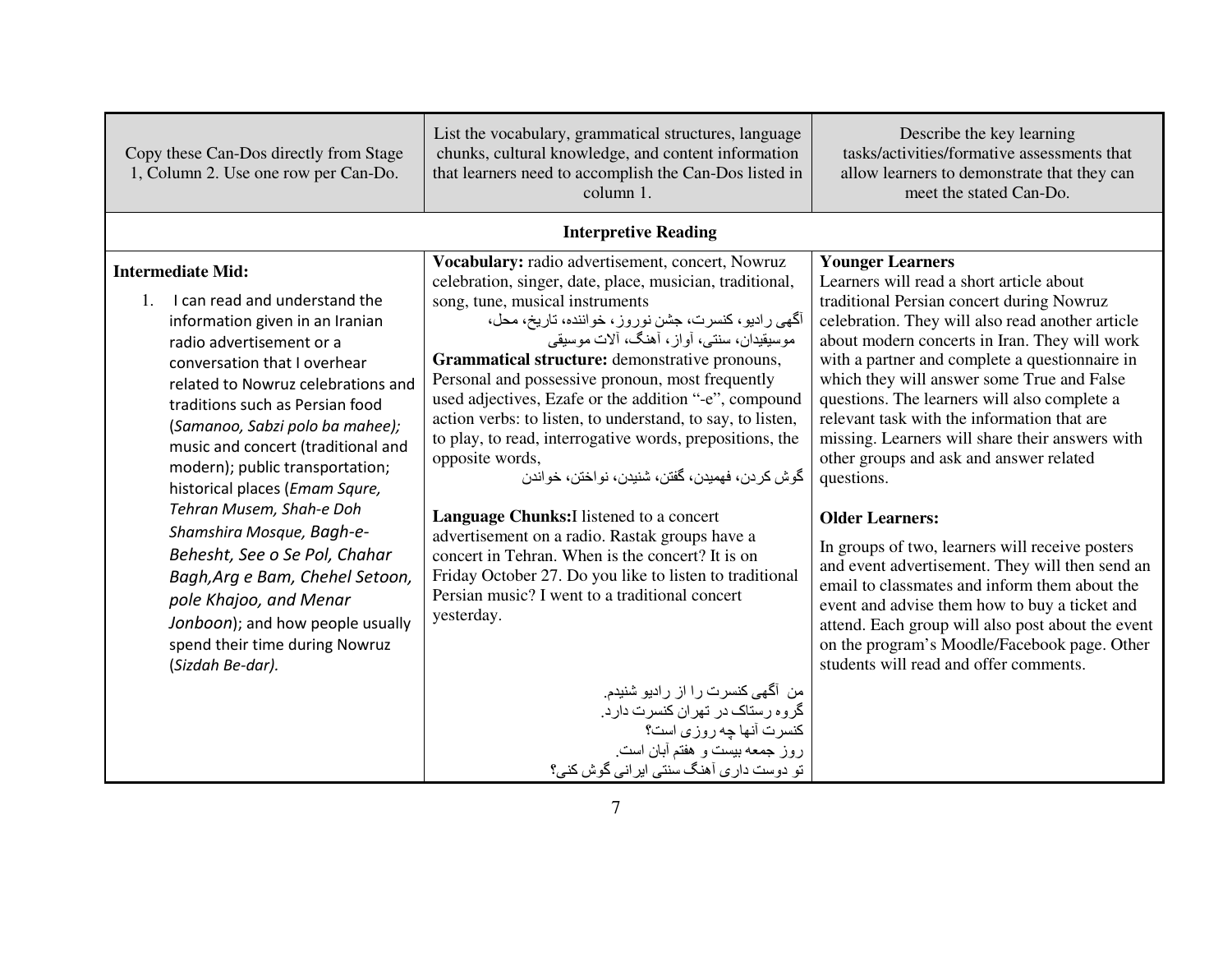|                                                                                                                                                                                                                                                                                                                               | من دیروز به یک کنسرت سنتی رفتم.                                                                                                                                                                                                                                                                                                                                                                                                                                                                                                                                                                       |                                                                                                                                                                                                                                                                                                                                                                                                                                                                                                                                                                                                                                                                                                                                                   |
|-------------------------------------------------------------------------------------------------------------------------------------------------------------------------------------------------------------------------------------------------------------------------------------------------------------------------------|-------------------------------------------------------------------------------------------------------------------------------------------------------------------------------------------------------------------------------------------------------------------------------------------------------------------------------------------------------------------------------------------------------------------------------------------------------------------------------------------------------------------------------------------------------------------------------------------------------|---------------------------------------------------------------------------------------------------------------------------------------------------------------------------------------------------------------------------------------------------------------------------------------------------------------------------------------------------------------------------------------------------------------------------------------------------------------------------------------------------------------------------------------------------------------------------------------------------------------------------------------------------------------------------------------------------------------------------------------------------|
|                                                                                                                                                                                                                                                                                                                               | <b>Cultural knowledge:</b>                                                                                                                                                                                                                                                                                                                                                                                                                                                                                                                                                                            |                                                                                                                                                                                                                                                                                                                                                                                                                                                                                                                                                                                                                                                                                                                                                   |
|                                                                                                                                                                                                                                                                                                                               | Students will learn about traditional musical<br>instruments and the role of Iranian traditional music<br>and modern music in the life of the people in Iran.                                                                                                                                                                                                                                                                                                                                                                                                                                         |                                                                                                                                                                                                                                                                                                                                                                                                                                                                                                                                                                                                                                                                                                                                                   |
|                                                                                                                                                                                                                                                                                                                               | شاگردان در مورد آلات موسیقی و نقش موسیقی سنتی ایرانی و<br>مو سیقے مدر ن در   ابر ان یاد میگر بند ِ                                                                                                                                                                                                                                                                                                                                                                                                                                                                                                    |                                                                                                                                                                                                                                                                                                                                                                                                                                                                                                                                                                                                                                                                                                                                                   |
|                                                                                                                                                                                                                                                                                                                               | <b>Content:</b> Interests: music/concert                                                                                                                                                                                                                                                                                                                                                                                                                                                                                                                                                              |                                                                                                                                                                                                                                                                                                                                                                                                                                                                                                                                                                                                                                                                                                                                                   |
| <b>Intermediate High:</b><br>2. I can read and understand the<br>biographical information of an Iranian<br>influential person such as Amir Kabir,<br>Naserideen shah, Ferdosee, Hafiz,<br>Mawlana Jalaluddin Rumi Balkhi, and<br>Iranian singers including Estad Shajarian,<br>Alireza Eftekhari, and Mohammad<br>Isfahanee). | Vocabulary: biography, important dates, works of<br>art, literary work, changes, poem, poet<br>زندگینامه ، تاریخ های مهم، آثار هنری، آثار ادبی، تغییرات، شعر،<br>شاعر<br>Grammatical structures: Adjective, past and<br>present tense, verbs<br>Language Chunks: Ferdowsi is one of most<br>famous and important poets of Iran. Shahnameh is<br>one of most important literary work in the world.<br>Ferdowsi wrote Shahnameh in thirty years.<br>فردوسی یکی از شاعران معروف و مهم تاریخ ایران می باشد.<br>کتاب شاهنامه یکی از مهمترین آثار ادبی در جهان است.<br>فردوسی شاهنامه را در طی سی سال نوشت. | <b>Younger learners:</b><br>Learners are assigned to select a Persian<br>historical figure, such as Ferdowsi, the famous<br>poet for the cover of a famous Persian<br>magazine. They will have to read about that<br>historical figure online. The cover will require a<br>picture or a drawing of the person, biographical<br>information, and his/her major achievements. In<br>groups of 2-3, the learners will design the cover<br>and write the information. Each group will<br>present their figure and answer classmate's<br>questions. The teacher will also ask guided<br>questions to facilitate learning.<br><b>Older learners:</b><br>Learners will be given a short article about<br>Ferdowsi, the famous poet to read. Each learner |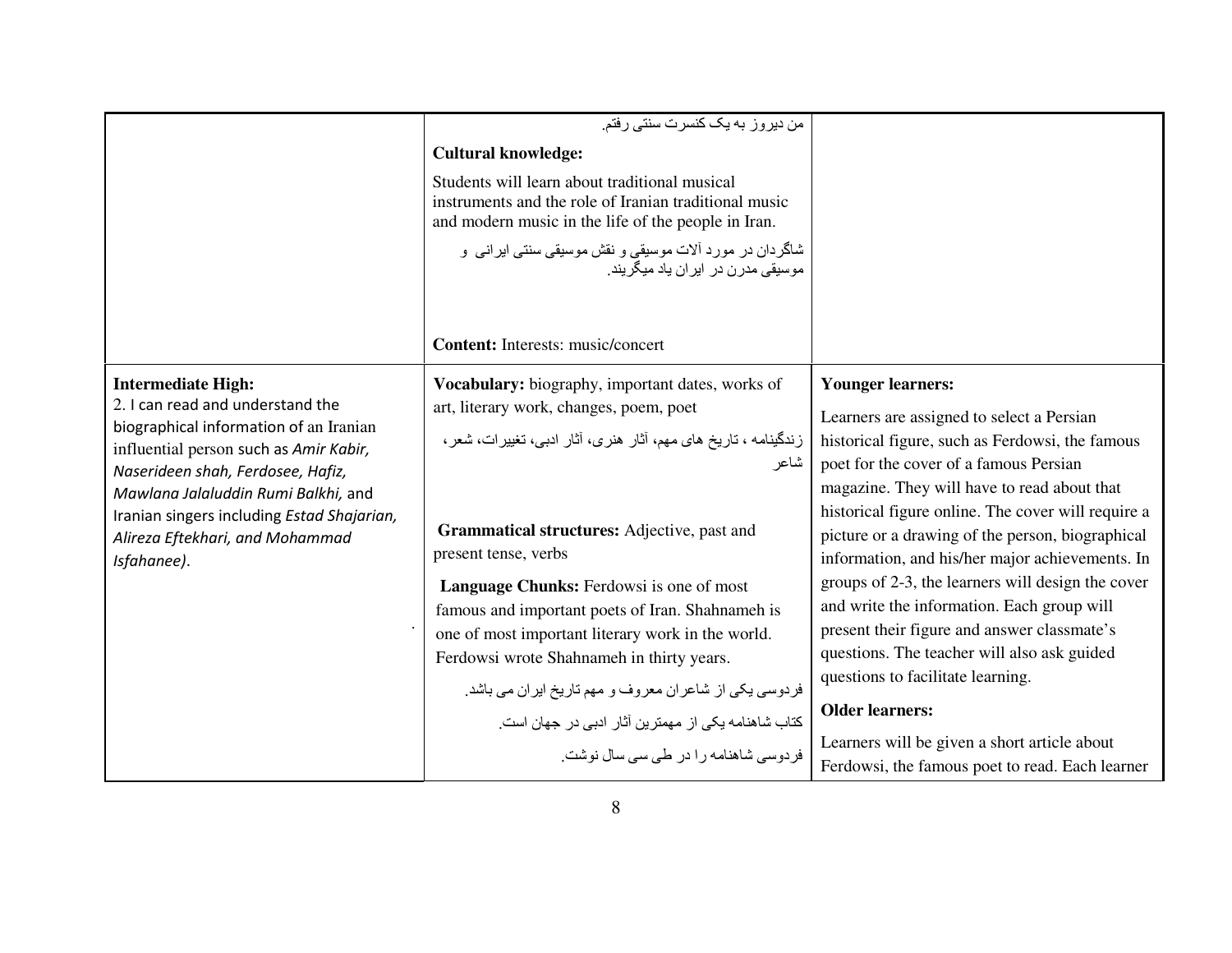|                                                                                                                                                                                                                                                                                                                                                                                                                                               | Cultural knowledge: Students learn the epic legend<br>in the form of poem. They also become familiar with<br>shahnameh khanee/reading or singing the poems of<br>Ferdosee with the special Vocals in a traditional<br>tea/coffee house.<br>دانش اموزان افسانه های حماسی را به صورت شعر یاد می گیرند.<br>انها همچنین درباره شاهنامه خوانی یا خواندن اشعار فردوسی با أواز<br>مخصوص در قهوه خانه ها ی سنتی آشنا می شوند<br><b>Contents:</b> Description of a person/introduction                                                                                                                                                                                                                    | will take a turn to read alone. The learners will<br>then work with a partner and use Venn diagrams<br>to compare Ferdowsi to any other historical<br>figure that they know (i.e. Shakespeare). Each<br>group will present their Venn diagram to the<br>class and answer related questions.                                                                                                                                                                                                                                                                                                                                                                                                                                     |  |
|-----------------------------------------------------------------------------------------------------------------------------------------------------------------------------------------------------------------------------------------------------------------------------------------------------------------------------------------------------------------------------------------------------------------------------------------------|--------------------------------------------------------------------------------------------------------------------------------------------------------------------------------------------------------------------------------------------------------------------------------------------------------------------------------------------------------------------------------------------------------------------------------------------------------------------------------------------------------------------------------------------------------------------------------------------------------------------------------------------------------------------------------------------------|---------------------------------------------------------------------------------------------------------------------------------------------------------------------------------------------------------------------------------------------------------------------------------------------------------------------------------------------------------------------------------------------------------------------------------------------------------------------------------------------------------------------------------------------------------------------------------------------------------------------------------------------------------------------------------------------------------------------------------|--|
| <b>Interpersonal Communication</b>                                                                                                                                                                                                                                                                                                                                                                                                            |                                                                                                                                                                                                                                                                                                                                                                                                                                                                                                                                                                                                                                                                                                  |                                                                                                                                                                                                                                                                                                                                                                                                                                                                                                                                                                                                                                                                                                                                 |  |
| <b>Intermediate Mid:</b><br>3. I can appropriately communicate<br>through email and Facebook postings in a<br>social and provide and ask for information<br>related to topics of interest such as daily<br>routine; public transportation; special<br>Nowruz dishes (Samanoo, sabzi polo ba<br>mahee, haft seen); music and concert<br>(traditional and modern); and how people<br>usually spend their time during Nowruz<br>(Sizdah Be-dar). | Vocabulary: Nowruz days, shopping, party, visiting,<br>going to Bazaar, travel, breakfast, lunch, dinner,<br>cinema, park, television, and computer games.<br>ایام نوروز، خرید، مهمانی، دید و بازدید، بازار رفتن، مسافرت،<br>صبحانه، ناهار ، شام، سینما، بارک، تلویزیون، بازی کامپیوتری<br>Grammatical structures: Present and past tense,<br>negative, positive, possessive pronoun (pronoun<br>injunctive), like and dislike, interrogative words,<br>frequently used adjectives and adverbs and<br>subjunctives.<br>دوست داشتن، خواستن، باید، شاید<br>نداشتن، بازی کردن،خواندن، داشتن، رفتن<br>Language Chunks: free time, what do you do the<br>first day of the New Year. We go first to my | <b>Younger learners:</b><br>In small groups, the learners will share some<br>activities that people usually do during Nowruz.<br>Later, each learner will write about one<br>interesting activity that they like to do during<br>Nowruz. They will share their writings with<br>other classmates. For example: During Nowurz I<br>like to visit my grandmother and help her<br>prepare Haftseen Table. I love making Sabzi<br>Polo ba Mahi, etc. The learners will exchange<br>and share information about their interesting<br>activities with other groups. They will also ask<br>and answer each other's questions. The learners<br>will post their writing to the program's<br>Moodle/Facebook page page/ Moodle for others |  |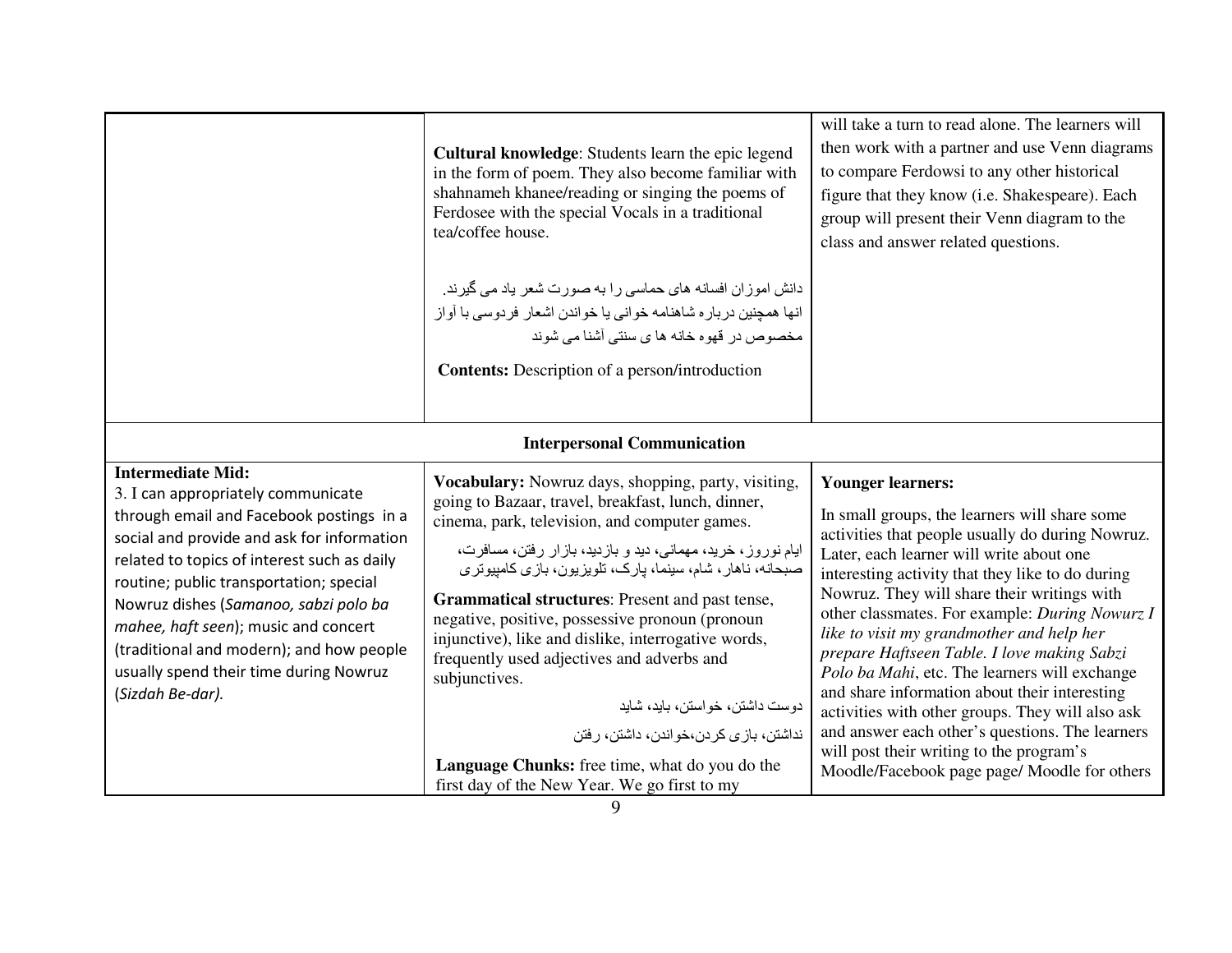|                                                                                                                                                              | grandmother's house. Then we go to my uncle<br>Reza's house for dinner. I like to visit for Nowruz.<br>We go to North during Nowruz.<br>زمان فراغت، وقت أزاد<br>روز اول عید چه کار می کنی؟<br>ما اول بر ای عید دیدنی به خانه ی مادر بزرگ می رویم. بعد همگی<br>برای شام به خانه ی عمورضا می رویم.<br>من دوست دارم به دید و بازدید بروم.<br>در دوران نوروز ما به شمال می رویم.<br>Cultural knowledge: Students learn about the role of<br>each family members during the Nowruz celebration<br>specifically related to preparing especial dishes for<br>Nowruz celebration. And they also learn about the<br>role of the women, men, and rest of family members<br>during Nowruz celebration. Also, they get familiar<br>with some rituals associated with visiting and<br>revisiting during Nowruz.<br>غذاهاي مخصوص نوروز<br>نقش اعضای خانواده در تهیه غذاهای ویژه در دوران نوروز<br>چیست؟ شیوه دید وبازدید و میهمانوازی در طی این دوران در شب<br>سال نو …<br><b>Content: Daily Routine /Nowruz</b> | to read and comment.<br><b>Older Learners:</b><br>Learners in groups of two will read an article<br>about a traditional event or activity during<br>Nowruz in Iran (each group will have a different<br>topic). They will write a summary of the article<br>and share it with other groups through email or<br>Moodle/Facebook page/ Moodle posting and<br>answer related questions. The teacher will<br>facilitate the discussion by asking guided<br>questions. |
|--------------------------------------------------------------------------------------------------------------------------------------------------------------|----------------------------------------------------------------------------------------------------------------------------------------------------------------------------------------------------------------------------------------------------------------------------------------------------------------------------------------------------------------------------------------------------------------------------------------------------------------------------------------------------------------------------------------------------------------------------------------------------------------------------------------------------------------------------------------------------------------------------------------------------------------------------------------------------------------------------------------------------------------------------------------------------------------------------------------------------------------------------------------------------|-------------------------------------------------------------------------------------------------------------------------------------------------------------------------------------------------------------------------------------------------------------------------------------------------------------------------------------------------------------------------------------------------------------------------------------------------------------------|
|                                                                                                                                                              |                                                                                                                                                                                                                                                                                                                                                                                                                                                                                                                                                                                                                                                                                                                                                                                                                                                                                                                                                                                                    |                                                                                                                                                                                                                                                                                                                                                                                                                                                                   |
| <b>Intermediate High:</b><br>4. I can communicate through email and<br>Facebook postings provide information and<br>full description about topics related to | Vocabulary: museum, art, contemporary, ancient,<br>antique, modern, statue, book, painting, pitcher, rug,<br>picture, jewelry<br>موزه، هنر، معاصر ، قدیمی، انتیک، مدرن، مجسمه، کتیبه ،                                                                                                                                                                                                                                                                                                                                                                                                                                                                                                                                                                                                                                                                                                                                                                                                             | <b>Lower Learners:</b><br>In groups of two, learners will receive pictures<br>of some famous items in the Iran's National<br>Museum. Through Passing the Picture activity,<br>students will share their understanding with                                                                                                                                                                                                                                        |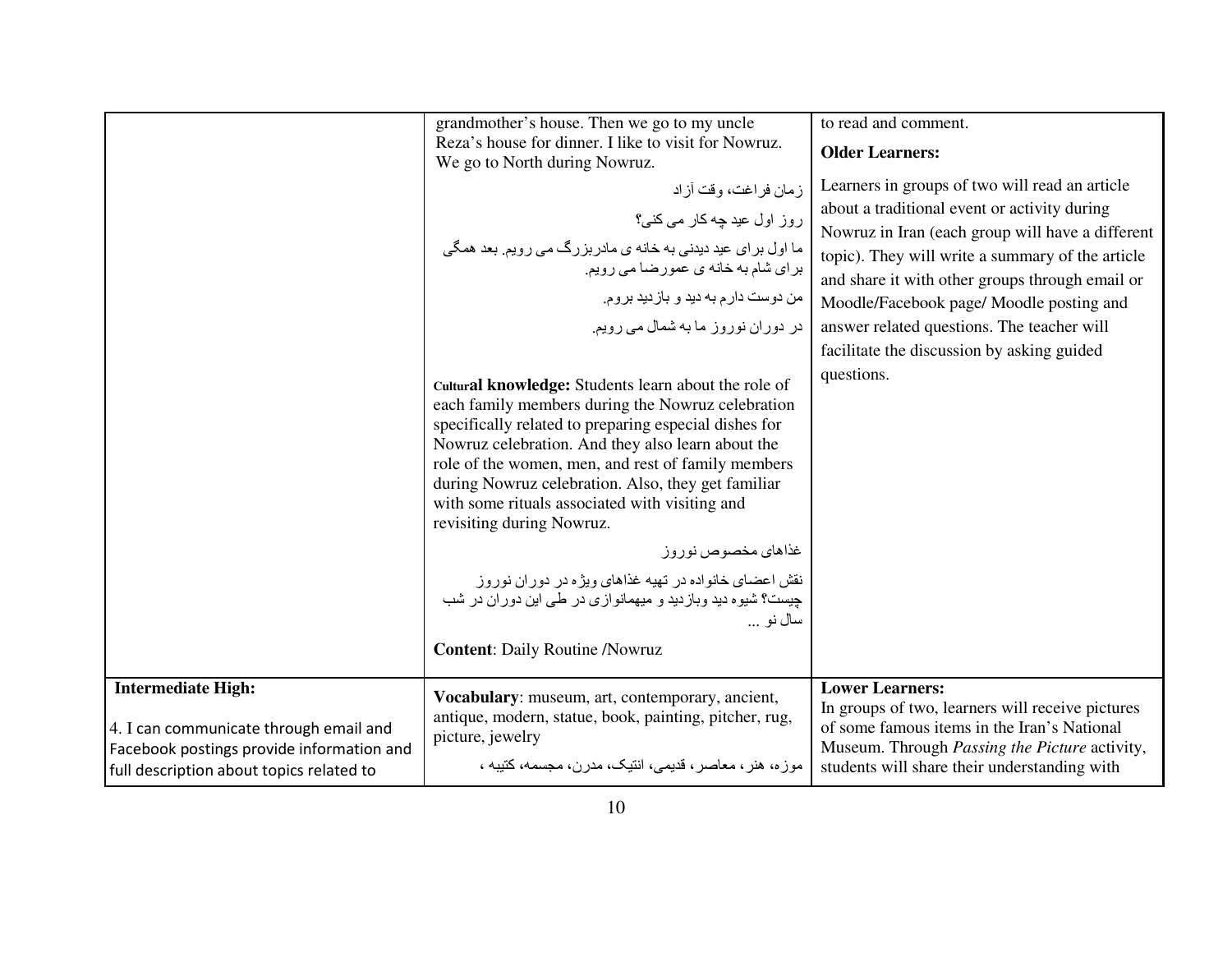| historical places such as Takhte Jamshed,  | (كتاب)، نقاشي، كوزه، فرش، تابلو، جواهر                                                                       | each other. Each student will receive a picture                                                       |
|--------------------------------------------|--------------------------------------------------------------------------------------------------------------|-------------------------------------------------------------------------------------------------------|
| Tehran Museum, Jameh Mosque of             | Grammatical structures: Adverb of time and place,                                                            | and a sheet of paper. Student 1, will write a                                                         |
| Isfahan); Se o se pol, Hasht Behesht, Arg  | past and present tense, possessive pronouns,                                                                 | sentence about the picture and pass the picture<br>with the sheet to student 2 (student 2 to student  |
| e Bam, and Chehel setoun; as well as       | Interrogative words, verbs: to watch, to see                                                                 | 3, and so on); student 2 will write the second                                                        |
| influential Iranian figures such as, Amir  |                                                                                                              | sentence about the picture and pass the sheet                                                         |
| kabir, Hafiz, Ferdosee, Mawlana Jalaluddin | ديدن، تماشا كر دن،                                                                                           | and the picture to student 3. The activity will                                                       |
| Rumi Balkhi)                               |                                                                                                              | continue until all students write at least one                                                        |
|                                            | Language Chunks: my family and I are going to                                                                | sentence about their fellow classmate's picture.                                                      |
|                                            | Iran's national museum. Have you gone to Tehran's                                                            | At last, the pictures and the sheets will get back                                                    |
|                                            | contemporary museum of art? No, where is this<br>museum? The contemporary museum of art is at                | to the hands of the first student. Students will                                                      |
|                                            | Laleh park. What type of things are displayed in the                                                         | take turns, show their pictures, and read related<br>sentences. The teacher will recast sentences to  |
|                                            | museum?                                                                                                      | correct any possible grammatical mistakes.                                                            |
|                                            | من با خانواده ام به موزه ملی ایران می روم.                                                                   |                                                                                                       |
|                                            |                                                                                                              | <b>Older Learners:</b>                                                                                |
|                                            | أيا به موزه هنر هاي معاصر تهران رفته اي؟                                                                     | Learners will bring Persian handcrafts to the                                                         |
|                                            | نه، این موزه کجاست؟                                                                                          | class. They will work with a partner and write a<br>full description of the artifact. They will share |
|                                            | موزه هنر های معاصر در پارک لاله است.                                                                         | their writings through emails and                                                                     |
|                                            | چه چیز هایی در موزه ملی ایران دیدی؟                                                                          | Moodle/Facebook page posting with each other.                                                         |
|                                            |                                                                                                              | All students will be required to read each other's                                                    |
|                                            |                                                                                                              | posting and write comments. The teacher will                                                          |
|                                            | Cultural knowledge: Ancient artifacts provide                                                                | also monitor students' interaction on<br>Moodle/Facebook page and post guided                         |
|                                            | information about the history, life style, and culture                                                       | comments to facilitate learning.                                                                      |
|                                            | of people, places, and events from the past time.<br>Students will learn about the life style of the ancient |                                                                                                       |
|                                            | Iran, their behaviors, clothes style, food and                                                               |                                                                                                       |
|                                            | utensils                                                                                                     |                                                                                                       |
|                                            | دانش آموزان درباره فرهنگ،طرز زندگی مردم و أداب مربوط به                                                      |                                                                                                       |
|                                            | رفتار های مختلف مثل طرز لباس پوشیدن، غذا خوردن، روابط                                                        |                                                                                                       |
|                                            | اجنما <i>عی</i> ،  یاد <i>می</i> گیر ند.                                                                     |                                                                                                       |
|                                            | <b>Content:</b> place/museum                                                                                 |                                                                                                       |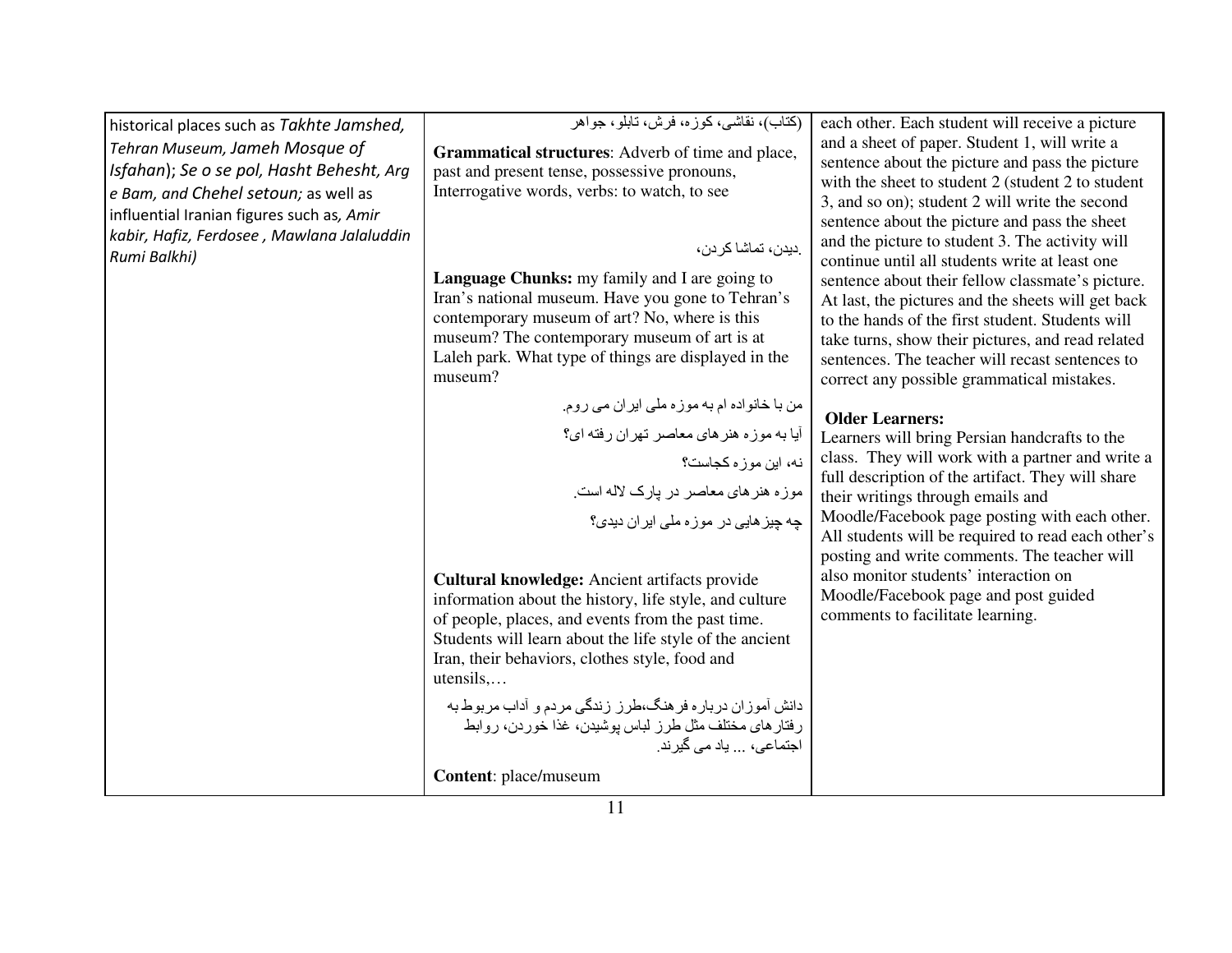| <b>Presentational Writing</b>                                                                                                                                                                                                                                                                                                                                                                                                                           |                                                                                                                                                                                                                                                                                                                                                                                                                                                                                                               |                                                                                                                                                                                                                                                                                                                                                                                                                                                                                                                                             |  |
|---------------------------------------------------------------------------------------------------------------------------------------------------------------------------------------------------------------------------------------------------------------------------------------------------------------------------------------------------------------------------------------------------------------------------------------------------------|---------------------------------------------------------------------------------------------------------------------------------------------------------------------------------------------------------------------------------------------------------------------------------------------------------------------------------------------------------------------------------------------------------------------------------------------------------------------------------------------------------------|---------------------------------------------------------------------------------------------------------------------------------------------------------------------------------------------------------------------------------------------------------------------------------------------------------------------------------------------------------------------------------------------------------------------------------------------------------------------------------------------------------------------------------------------|--|
| <b>Intermediate Mid:</b><br>5. I can present on familiar topics related<br>Nowruz including special Nowruz dishes<br>(Samanoo, Sabzi Koo Koo) music and<br>concert (traditional and modern);<br>transportation; daily routine; historical<br>places (Takhte Jamsid, Tehran Museum,,<br>ARG, Jameh Mosque of Isfahan, baghe<br>Mohtasham, Jamsheedieh Park); and how<br>people usually spend their time during<br>Nowruz (Mayla-e-Gul-e-Surkh and Sizdah | Vocabulary: ministry, transportation, transporter,<br>public, aerial, ground, director, program,<br>collaboration<br>وز ارت ، حمل و نقل، نقلیه، عمومی، هوایی، زمینی، مدیر ، برنامه،<br>همکار ی،<br>Grammatical structures: Prepositions, present, past<br>and future tenses, adverb of time and place, direction.<br>Language Chunks: what airline are you taking? I fly<br>with Iranair. Do you need a taxi? Yes, I need a taxi. I<br>will go with buss number three.<br>شما با کدام ہواپیما  پرواز می کنید؟ | <b>Younger learners:</b><br>In groups of two or more, learners will choose<br>one or two modes of transportation in Iran. They<br>will read short articles, supported by images, to<br>develop better understanding about the topic.<br>They will then write a short summary of their<br>findings and share it with the class. Learners<br>will post a copy of their summaries to the<br>program Moodle/Facebook page for other<br>students to read and comment. The teacher will<br>also read and post comments.<br><b>Older learners:</b> |  |
| Be-dar).                                                                                                                                                                                                                                                                                                                                                                                                                                                | من با خط ایر ان ایر پرواز می کنم.<br>آیا شما به تاکسی احتیاج دارید؟<br>بله، من به یک تاکسی احتیاج دارم.<br>من با اتوبوس شماره سه می روم.<br>Cultural knowledge: Students will learn about<br>behaviors related to using public transportation and<br>"Taaroaf Kardan" in paying the cost, or getting<br>in/getting off the vehicle<br>تعارف كردن، (بفرماييد، شما بفرماييد)<br>جداكردن اتوبوس زنان و مردان<br><b>Content:</b> Transportation                                                                   | In groups of two or more, learners will read a<br>short article about the current state of the<br>transportation system in Iran. Learners will work<br>with their groups to summarize the article and to<br>highlight the most important points in the article.<br>Learners will present their summaries to the<br>class. The teacher will ask guided questions to<br>facilitate learning and also draw students'<br>attention to grammatical errors.                                                                                       |  |
| <b>Intermediate High:</b>                                                                                                                                                                                                                                                                                                                                                                                                                               | Vocabulary: music, pop, traditional, musical                                                                                                                                                                                                                                                                                                                                                                                                                                                                  | <b>Younger learners:</b>                                                                                                                                                                                                                                                                                                                                                                                                                                                                                                                    |  |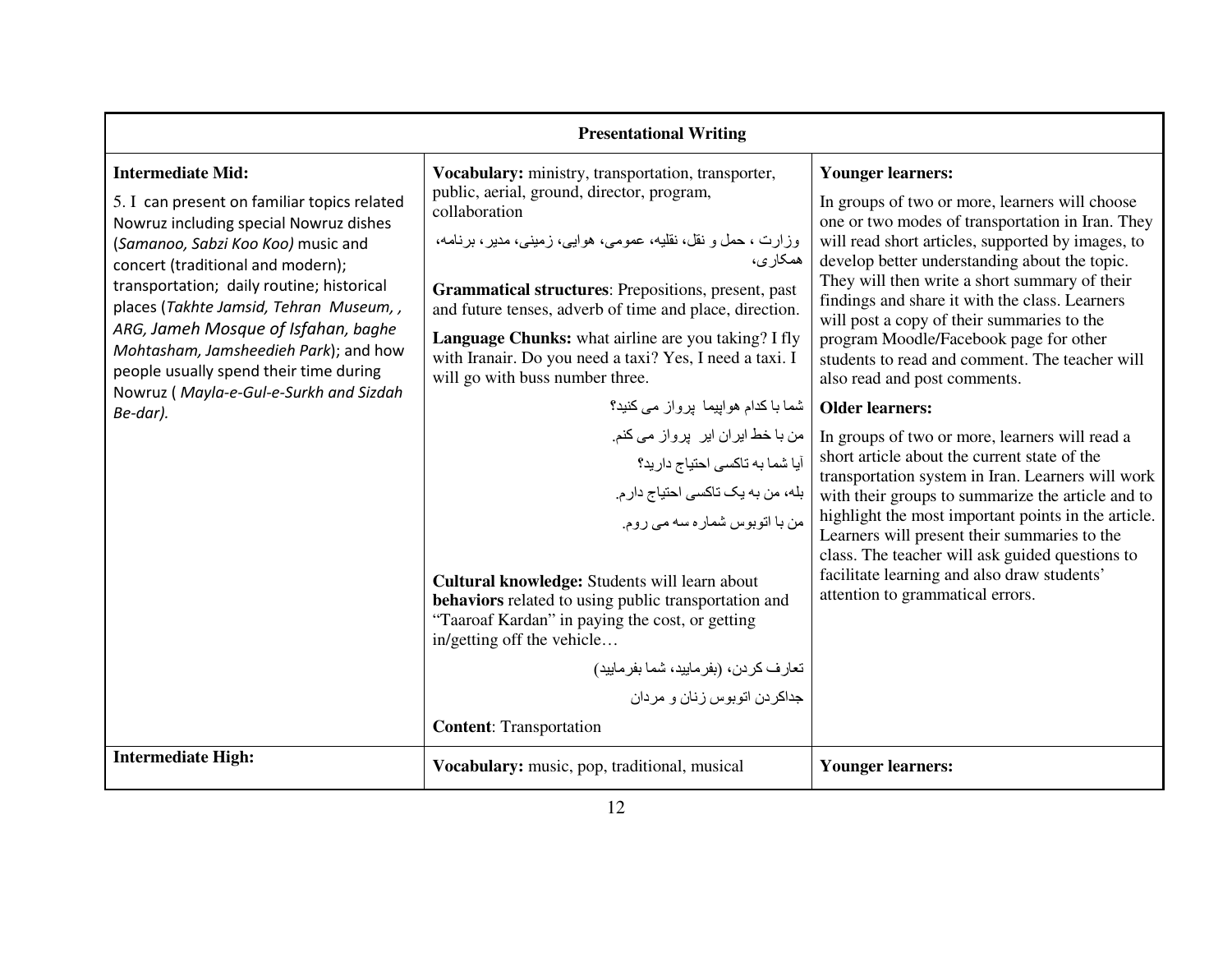| 6. I can write a summary of a Venn diagram<br>that I prepared to compare and contrast<br>the traditional and modern Iranian music<br>through introducing and talking about<br>singers from different era (ustad Shajarian,<br>alireza Eftekharee, and Mohammad<br><b>Isfahanee</b> | instruments, Santoor, Sitar, Daf, Guitar, chair, stage,<br>audience<br>موسیقی، پاپ، سنتی،آلات موسیقی، سنتور، سه تار، دف، گیتار،<br>صندلی، صحنه نمایش، تما شاچی،<br>Grammatical structures: Adjective, adverb of time<br>and place, possessive pronoun, simple present tense,<br>simple past tense, superlative and comparative<br>adjectives preposition<br>Language Chunks: participate, applause. Rastak<br>group uses traditional musical instruments. The One<br>Direction uses modern musical instruments. Who is<br>the lead singer of the group Sonat. The Rastak group<br>individuals sing and play music.<br>شركت كردن، دست زدن، گوش كردن،<br>گروه رستاک از آلات موسیقی سنتی استفاده می کنند.<br>گروه ۱ دیرکشن از آلات موسیقی مدرن استفاده می کنند.<br>خواننده اصلي گر و ه سنت کيست؟<br>اعضای گروه رستاک هم می خوانند و هم می نوازند.<br><b>Cultural knowledge:</b><br>Students will learn about Iran's national anthem, the<br>traditional music, musical instruments, dance, and<br>importance and role of music in people's life in Iran.<br>دانش أموزان درباره سرود ملي ابران و موسیقی، الات موسیقی و<br>رقص های سنتی ایران یاد می گیرند و همچنین نقش موسیقی در<br><u>ز</u> ندگ <i>ی</i> مردم | Learners will read short articles about traditional<br>Persian musical performances. In groups of two,<br>they will complete Venn diagrams and highlight<br>the differences and similarities between the<br>Persian traditional performance and American<br>performances. They will then present the<br>information from their Venn diagrams to the<br>class and answer related questions.<br><b>Older learners:</b><br>The learners will explore Persian websites and<br>read about traditional musical performances in<br>Iran. They will also compare those traditions<br>with current practices. In small groups, they will<br>present their information and show related<br>pictures to demonstrate how traditional practices<br>have changed over time. The learners will post a<br>copy of their writing on the program<br>Moodle/Facebook page/ Moodle for others to<br>read and comment. |
|------------------------------------------------------------------------------------------------------------------------------------------------------------------------------------------------------------------------------------------------------------------------------------|------------------------------------------------------------------------------------------------------------------------------------------------------------------------------------------------------------------------------------------------------------------------------------------------------------------------------------------------------------------------------------------------------------------------------------------------------------------------------------------------------------------------------------------------------------------------------------------------------------------------------------------------------------------------------------------------------------------------------------------------------------------------------------------------------------------------------------------------------------------------------------------------------------------------------------------------------------------------------------------------------------------------------------------------------------------------------------------------------------------------------------------------------------------------------------------------------------|---------------------------------------------------------------------------------------------------------------------------------------------------------------------------------------------------------------------------------------------------------------------------------------------------------------------------------------------------------------------------------------------------------------------------------------------------------------------------------------------------------------------------------------------------------------------------------------------------------------------------------------------------------------------------------------------------------------------------------------------------------------------------------------------------------------------------------------------------------------------------------------------------|
|                                                                                                                                                                                                                                                                                    | <b>Content:</b> Music, concert                                                                                                                                                                                                                                                                                                                                                                                                                                                                                                                                                                                                                                                                                                                                                                                                                                                                                                                                                                                                                                                                                                                                                                             |                                                                                                                                                                                                                                                                                                                                                                                                                                                                                                                                                                                                                                                                                                                                                                                                                                                                                                   |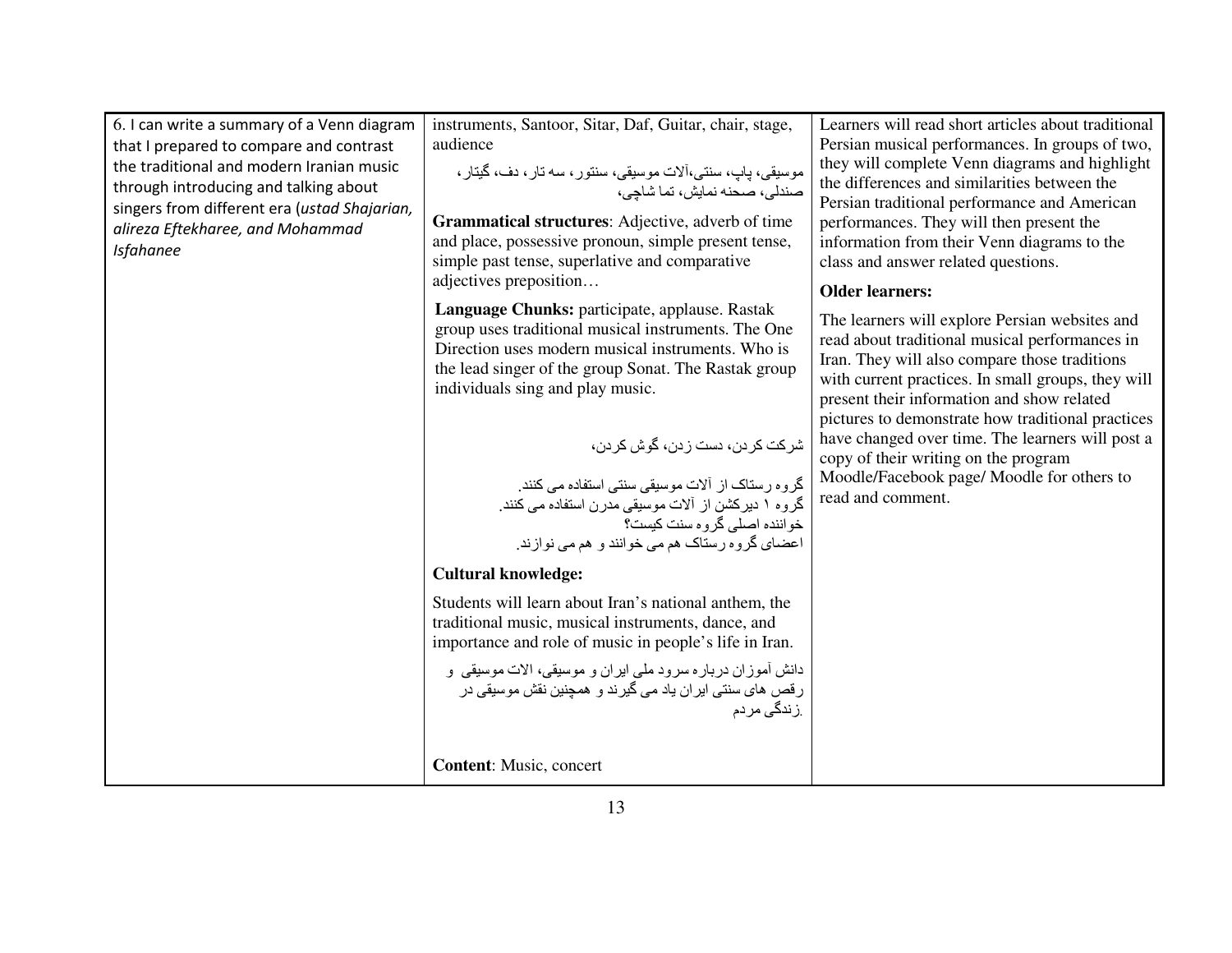## *You may add additional rows as necessary.*

# **Materials & Other Resources**

Describe the primary resources that you plan to use for the program. Be specific so that these resources can be shared with other programs.

| <b>TD</b>                |  |
|--------------------------|--|
| $\overline{\phantom{a}}$ |  |
| 1 DA                     |  |
|                          |  |
|                          |  |

# **Daily Schedule**

 Describe the typical daily schedule for a participant. Consider how to create a program day that creates a blend different types of activities and learning experiences throughout the day. *You may add additional rows as necessary.* 

| <b>TIME FRAME</b>                       | ACTIVITY                                                                                                                                                                                                                                                                                                                                                                                                                       |
|-----------------------------------------|--------------------------------------------------------------------------------------------------------------------------------------------------------------------------------------------------------------------------------------------------------------------------------------------------------------------------------------------------------------------------------------------------------------------------------|
| $9:00 - 10:20$ (Reading Comprehensions) | Please refer to the Speaking and Listening Curriculum.                                                                                                                                                                                                                                                                                                                                                                         |
| $10:20 - 10:30$                         | <b>Break</b>                                                                                                                                                                                                                                                                                                                                                                                                                   |
| $10:30 - 10:40$                         | Opening activates: Instructor will review homework and introduce the<br>objectives of the day (daily schedule will vary).                                                                                                                                                                                                                                                                                                      |
| $10:40 - 12:00$                         | Learning Episodes 1-4 (20 minutes each): Learners will be learning the<br>new lesson through interpersonal, interpretive and presentational modes<br>of communication, such as: reading and writing words and sample texts,<br>matching activities, preparing pictures caption, etc. The teacher will<br>conduct a formative assessment throughout the lesson. He/she will use<br>recasting to correct learners' pronunciation |
| $12:00 - 1:00$                          | Lunch: Learners will take lunch break with their instructors to further<br>immerse in the culture.                                                                                                                                                                                                                                                                                                                             |
| $1:00 - 1:40$                           | Learning Episodes 1-2 (20 minutes each):                                                                                                                                                                                                                                                                                                                                                                                       |